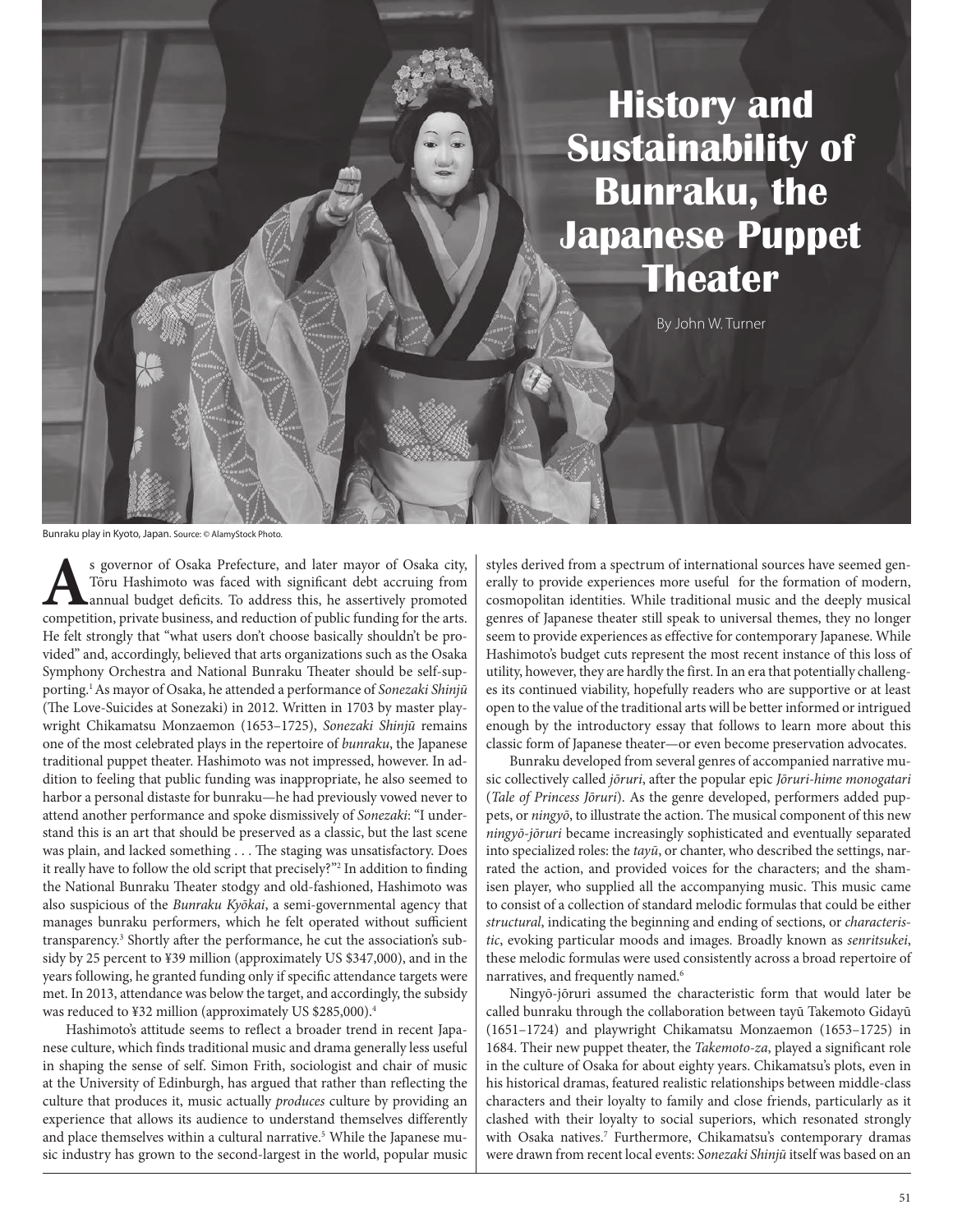

Detail from an 1827 illustration of bunraku puppet masters presenting Chikamatsu Monzaemon's play *Sonezaki Shinju* (*The Love Suicides at Sonezaki*). Source: *Japan Times* at https://tinyurl.com/y7nthlbv.

actual incident and was staged within a month of its occurrence.<sup>8</sup> In bunraku, middle-class merchants of Osaka not only recognized themselves in the characters, but also found their beliefs and struggles clearly articulated, which seems to have given shape to their sense of who they were—in effect, contributing to the formation of their identity.

Gidayū's distinctive style, called *Gidayū-bushi*, became synonymous with the music for ningyō-jōruri, and its popularity led his erstwhile protégé Toyotake Wakadayū (1681–1764) to open a rival theater, the *Toyotake-za*, in 1703. The resulting competition fostered ongoing innovation within the new art form. As bunraku aficionado Barbara Adachi describes:

*The chanter and musician first performed on a platform near stage center where they were hidden, with the puppeteers, behind an opaque curtain. Subsequently edged far stage left, they first appeared in full view of the audience on the right-hand side of the stage in 1705. The two were finally given their own auxiliary stage, the* yuka*, in this stage-left area in 1728, and the increased main-stage area was used for more elaborate sets.*

*By 1725, the eyes and mouths of the dolls could open and close, and hands could move. Fingers were further articulated in 1733. A year later, puppeteer Yoshida Bunzaburo devised the three-man system of manipulating puppets, which is still used for today's much larger dolls, and performers vied to outdo each other in skill and dramatic efforts.*<sup>9</sup>

The three-man system (*sannin-zukai*) mentioned previously is a close collaboration between a master puppeteer, who manipulates the head and right arm of the puppet, and two assistants, one of which controls the left arm and the other the feet. Originally, all three puppeteers wore black robes and hoods in order to appear invisible to the audience. Today, while the assistants still wear black, the master puppeteer performs in a formal *kamishimo* (an outfit consisting of a formal kimono, a sleeveless top [*kataginu*], and trousers [*hakama*]) with his head uncovered, although his face remains impassive throughout the performance. The coordination required in bringing a single character to life is remarkable enough, but the artistry involved when two or more characters interact is nothing short of astonishing.

By the 1740s, the puppet theater had reached a "golden age." Playwrights including Takeda Izumo II (1691–1756), Namiki Sōsuke (1695–1751), and Miyoshi Shōraku (1696–1775) followed Chikamatsu; and worked in teams to create masterworks such as *Sugawara Denju Tenarai Kagami* (*The Secrets of Sugawara's Calligraphy*) and *Kanadehon Chūshingura* (*The Treasury of Loyal Retainers*), which remain in the standard repertoire today. Many plays were also adapted to the *kabuki* theater, which owes about half its repertoire to bunraku. The plays even gained considerable prestige as literature; they were published, sometimes with illustrations, and widely read.10 Unfortunately, this success proved short-lived. In the second half of the eighteenth century, with innovations in kabuki staging and the deaths of some of bunraku's finest performers, the puppet theater was eclipsed by its erstwhile imitator.11 Both the Takemoto-za and Toyotake-za were forced to close by 1767.

In spite of this loss, Gidayū-bushi survived into the nineteenth century through communities of amateur performers. While the subjects of the classic plays no longer reflected the lives of the middle class as cogently, first-hand experience of performing the music seemed to enable enthusiastic amateurs to define themselves as discerning aesthetic connoisseurs. As Shizuo Gotō, former director of the National Theater, describes, the focus of the plays moved from the text itself to the distinctive

styles of individual performers.<sup>12</sup> Uemura Bunrakuken (1751-1810), a tayū originally from Awaji, catered to these new amateur connoisseurs by opening a jōruri school in Osaka in 1800.13 Nine years later, he was able to form his students into a professional company and began staging performances on shrine grounds. Bunrakuken's company was essentially a repertory theater: since the cultural value of bunraku seems to have been tied to the demonstration of aesthetic refinement, new plays and further innovations were largely unnecessary. While some new plays were added to the repertoire, they generally following the old traditions.

Bunrakuken ultimately became synonymous with ningyō-jōruri; in 1872, when his artistic descendants opened a theater in the Matsushima neighborhood, they named it the *Bunraku-za* in his honor, and the art form came to be called simply "bunraku." Bunraku appears to have proved so effective as a signifier of cultural superiority that it remained vital through the Meiji Restoration (1868–1912), in spite of the general adoption of European music and culture. In 1883, public support was strong enough that a group of performers was able to break away and form the *Hikoroku-za*, opening their own theater the following year. The resulting competition between the elegant Bunraku-za and its more flamboyant rival served to elevate performance standards even further.

Bunraku once again fell on hard times in the twentieth century, however. The Hikoroku-za closed in 1893, and by 1909, the Bunraku-za performers found themselves so financially embarrassed that they were obliged to sell all assets, including the theater itself and the collection of puppet heads, costumes, and props, to the *Shōchiku* entertainment conglomerate.14 In 1926, this was all destroyed in a fire. Upon opening a new theater in 1930, the Shōchiku introduced the custom, generally maintained to the present day, of performing collections of favorite scenes from the classic plays, rather than complete performances of single plays, with the hope that shorter programs with more variety would improve attendance. In an economic climate hampered by the Great Depression and the beginning of the invasion of Manchuria, however, this met with limited success. In 1933, Japan's national legislature, the Diet, created a subsidy to help ensure the survival of bunraku.

With the American bombing of Osaka in 1945, the theater, puppet heads, costumes, and props were destroyed a second time.15 The Shōchiku was able to rebuild by 1946, but a general atmosphere of disillusionment in Japan during the post-war period once again robbed bunraku of its cultural value. Musicologist Luciana Galliano, among others, describes the emergence of a "new feeling, that perhaps the West was after all superior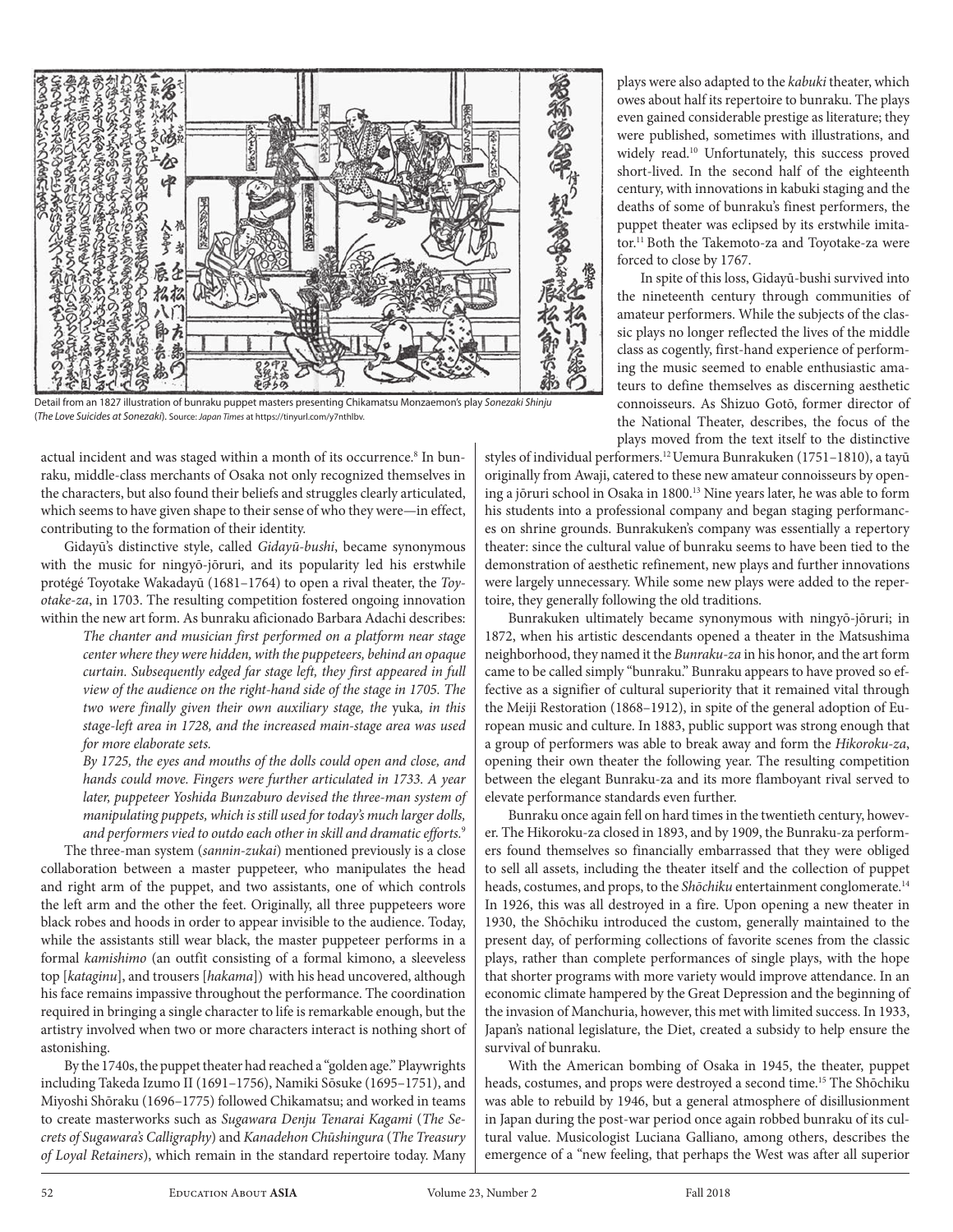to Japan not only technically but also morally."16 If traditional culture and values had led to defeat and occupation, fluency in its conventions and sensitive appreciation of its nuances would have no prestige. While the artistry of the performers remained consistently high, Japanese literature scholar Donald Keene describes bunraku of the early 1950s largely as a neglected haunt of the elderly. In addition, the theater itself was divided. While older performers felt a sense of loyalty to the Shōchiku, their younger colleagues felt dissatisfied with working conditions under the conglomerate. These groups coalesced into factions: the *Chinami-kai* remained with the Shōchiku and continued performing at the Bunraku-za, while the *Mitsuwa-kai*, essentially a labor union, performed as a touring company, frequently appearing as an attraction in Mitsukoshi department stores.

In an effort to make the theater profitable, the Shōchiku revived some classic Chikamatsu plays that had fallen into obscurity, including *Sonezaki Shinjū*, and also introduced sixty-one new plays between 1947 and 1962, when they finally divested.<sup>17</sup> Most of these new productions were created in the 1950s and,

along with original plays, included adaptations of works from the kabuki theater, contemporary novels, and such Western dramas as *Madame Butterfly*, *Hamlet*, and *La Traviata*. The new plays were both ambitious and expensive. While traditional bunraku characters are archetypes and the carved heads are reused from production to production, several of the new plays required unique heads to represent familiar historical figures or Western characters (such as Hamlet), which had to be specially carved for each production and could not be used in any other play.18 As none of the new plays survived into the standard repertory, the expense was especially painful.

Stanleigh Jones, Professor Emeritus of Japanese at Pomona College, cites several reasons for the failure of these new plays, including uninspired writing, weak plots, and a concern for realism that clashed with the high stylization of the medium. He also criticizes some of the plays based on more recent historical events for taking too much license with the facts. While one could argue that the dramatizations of current events in Chikamatsu's eighteenth-century plays were probably equally fictionalized, Jones is probably correct in intuiting that twentieth-century audiences were less



Master puppeteer Yoshida Tamao (1919–2006) in his 2002 performance of the *Chikamatsu Monzaemon* (*Manor Eviction*). Source: Screen capture from the documentary *Bunraku: Masters of Japanese Puppet Theater* on YouTube at https:// tinyurl.com/mu2yfuz. © 2002 Films for Humanities and Sciences.

willing to accept the slanted reality of the newer plays. Since the plays' principal value had come most recently from their high-culture attributes, that is, their distance from contemporary reality, any effort to make the plays more current and realistic was self-defeating. In all probability, the new plays were simply not traditional enough for the aging connoisseurs and not modern enough for younger Japanese.

In the 1960s, however, perhaps in reaction to the American Occupation, a Nationalist sentiment reemerged, articulated most prominently by novelist and playwright Yukio Mishima (1925–1970). In order to recover what he saw as the lost "Japanese spirit," Mishima advocated a return to the prewar imperial government and society.<sup>19</sup> Traditional arts and culture once again gained prestige, probably as representative of this "Japanese spirit," and traditional music (*hōgaku*) enjoyed a surge in popularity known as the *hōgakki-boom*. In this climate, bunraku seems to have provided an ennobling experience for patriotic Japanese, enabling them to see themselves as the heirs to a unique national treasure. Consequently, a bunraku stage was included into the new National Theater built in Tokyo in 1966. While the Shōchiku dispossessed the bunraku theater in 1962, the

## <u>Kickstart vour career</u> in the field of Asian Studies AAS members may log in to the AAS JOB BOARD to browse listings and add their resumes for review by potential employers. New jobs are posted daily. AAS JOB BOAR http://www.asian-studies.org/AASJobBoard JOR HOME